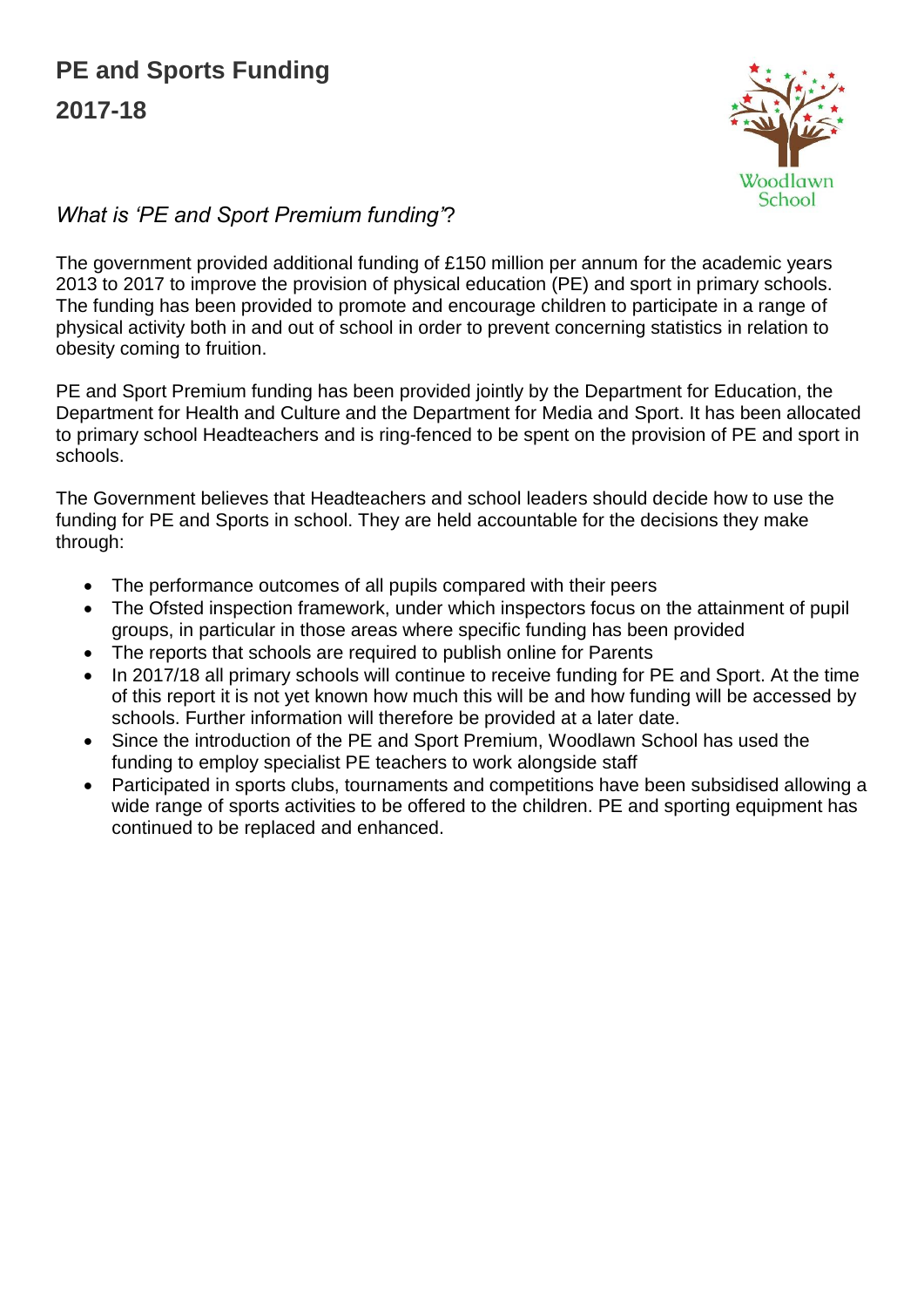### **In 2016/17 we were allocated £8243**

## **2017/18 funding allocation = £16, 450**

#### **Woodlawn School will use this in the following ways:**

- PE co-ordination for both primary and secondary is led by the respective AHT's (Sara Craggs Primary and Glen Whalley – Secondary [*although delivering a KS2 PE curriculum*])
- The school utilises the resources of external providers to offer a comprehensive list of competitions targeting various year groups, abilities and sports throughout the year, whilst also enhancing the curriculum provision. *These providers include…*
	- 1. Stephen Miller Smile through Sport *(athletics and cricket)*
	- 2. NUFC Foundation *(football)*
	- 3. Newcastle Eagles *(basketball)*
	- 4. Newcastle Falcons *(rugby)*
	- 5. Sky Sports *(rugby)*
	- 6. Wanderers Sports Association *(various events)*
	- *7.* Adventure training North East *(Forest schools, team building & adventurous sport)*
- The school will purchase at a cost of £170 the annual membership to Wanderers Sports Association permitting access to external competitions that include…Rebound, Rounder's, Cross country, athletics, swimming, gymnastics, badminton and football. These are outlined in the department development plan.
- Exploring the use of external dance companies so pupils have access to this at lunch times as cross curricular activities.
- Purchase inclusive PE equipment to ensure equal opportunities and access for all (*tennis nets, badminton nets, footballs, hoops, rugby balls, golf sets, mini hurdles, inclusive volley balls, flow hockey sticks, additional cones, adapted basketball nets*)
- Transport to and from competitions entered
- Hold a school inclusive Sports Day for all ages and abilities
- Residential to Kielder Calvert Trust *(April 2018, 3 days, 2 nights)*
- Swimming at Woodlawn and North Tyneside pool. Woodlawn swims are led by our in house specialist swimming teacher Sonya McDonough. This develops water confidence as well as essential skills for swimming in our hydrotherapy pool. The North Tyneside pool sessions are led by swimming teachers based at pool and supported by Woodlawn staff.
- CPD training for school staff on rebound therapy Lucy Spawling
- CPD training delivered by physiotherapy team to extend engagement of pupils physical and motor difficulties
- Apply for School Sports Award

We will continue to deliver a PE curriculum that provides children with swimming sessions every week, as we believe it is essential for all children to be competent within water. By increasing the amount of time spent in the pool, we feel confident that we are giving every child the opportunity to meet National Curriculum.

#### **The effect of the Sport's Premium on pupil's PE:**